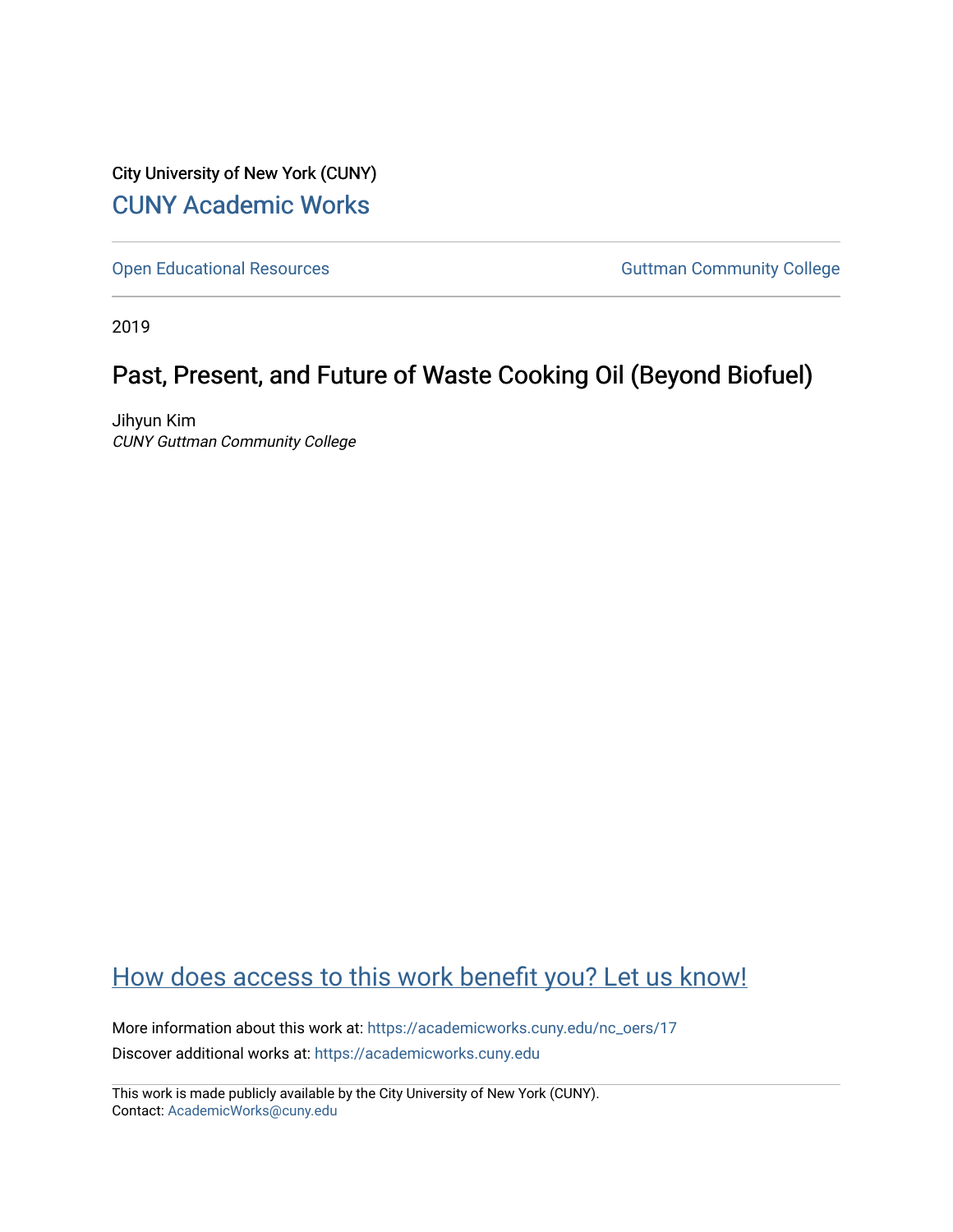# **Chemistry Laboratory Activity: Research In the Classroom (a 3-week project)**

## **Past, Present, Future of Waste cooking oil (beyond biofuel)**

#### **Background**

It is reported that U.S. restaurants produce about 25 billion gallons of waste cooking oil per week.<sup>1</sup> This waste cooking oil (WCO) – known as yellow grease - is collected, refined into different types of biofuel.<sup>2</sup> The conversion of WCO to biofuel has extensively been studied, as it has become a ubiquitous undergraduates laboratory activity.<sup>3</sup> However, carbonization of WCO by Yu<sup>4</sup> employing concentrated sulfuric acid as a precursor of Carbon Dots (c-dots) proves there is other use of WCO beyond biofuel.

Carbon Dots (CDs), fluorescent nanomaterials, with size about 10 nm, have emerged since 2004 during separation of multiwalled carbon nanotubes,<sup>5</sup> and then through laser ablation of graphite powder.<sup>6</sup> It is well reported that CDs derived from natural materials are biocompatible and highly fluorescent, and have been employed in biomedical imaging.<sup>7</sup> With the promises in biomedical applications and organic synthesis, recent research interests shift to prepare green CDs from natural carbon precursors, such as orange waste peels, food waste, saccharides, plants, bamboo leaves, milk, garlic, chitosan, etc.

In this project, the students in "General Chemistry" will explore the development of a facile, eco-friendly, and simple preparation method of fluorescent CDs from a mixture of waste cooking oil and orange waste peels. Orange waste peels are one of the most underutilized biowaste residues on earth, therefore, it would make better sense of utilizing a mixture of the two wastes.

#### **Objectives**

The main goal of this project is introducing students to Green Chemistry, Nanomaterials, and Sustainability. To implement the goal, the students in General Chemistry will research the conversion of waste cooking oil to carbon nanomaterials, develop facile methods to prepare the nanomaterials. In addition, the project will provide the students an opportunity to learn about how to characterize nanomaterials with limited resources by employing UV lamp, UV/Vis Spectroscopy, and portable Fluorescence Spectrophotometer. In collaboration with the Advanced Science Research Center, Transmission Electron Microscopy (TEM) images will be collected shedding light on the median size and morphology of carbon nanomaterials.

Upon completion of this project, the students will be able to understand a great deal of nanomaterials, environmental issues derived from waste cooking oil and waste orange peels, as well as the utilization of biowastes.

#### Prelab activity:

1. Reading: read the following two articles regarding the properties of carbon nanomaterials  $(=$ carbon dots, carbon quantum dots, and carbon nanoparticles), and work on the prelab questions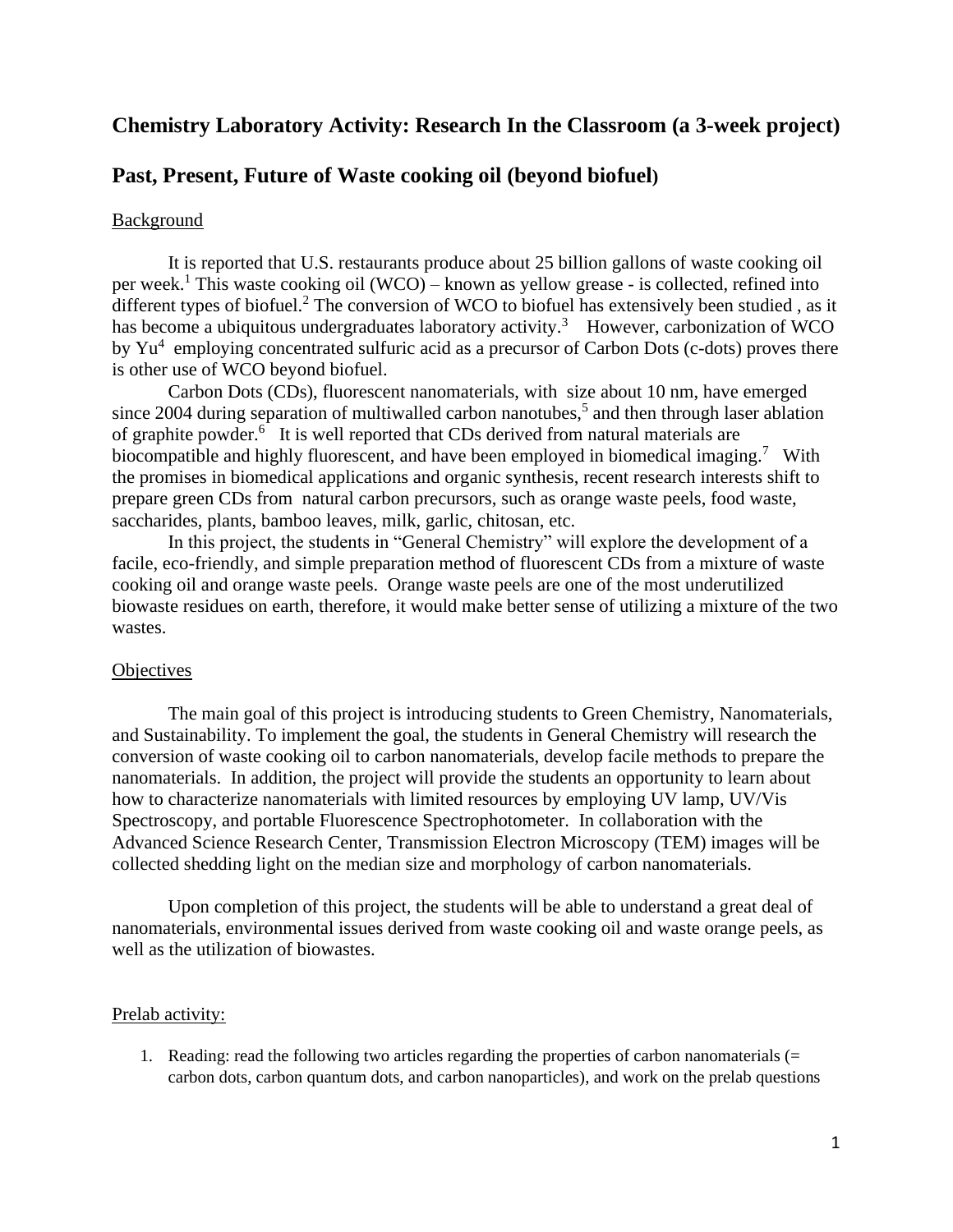and your group presentation. https://en.wikipedia.org/wiki/Carbon\_quantum\_dots <https://www.sciencedirect.com/topics/chemistry/carbon-quantum-dot>

- 2. Videos: the video will describe the applications of carbon nanomaterials in energy, bioimaging and sensor. <https://www.youtube.com/watch?v=LlPDyl53rZA>
- 3. Field trip: There will be two field trips prior to the project. The first trip will be touring Newtown Creek Wastewater Treatment in Green Point, Brooklyn. The second is conducting your own field trip around your neighborhood. Visit at least two street vendors, Delis, or restaurants, and find out the disposable methods -how fat and grease leftovers are trapped in their kitchen sink. Interview your family members, friends, or neighbors and find out their awareness of applications of waste cooking oil. Please keep fieldnotes and any videos and photos taken, share them in your group presentation.
- 4. Prelab questions:
- a. Discuss common usages of waste cooking oil.
- b. Discuss carbon nanomaterials and their applications
- c. In this project, a UV lamp will be employed to see whether as-synthesized carbon nanomaterials are fluorescent or not. Discuss what is fluorescence and what are the safety concerns of using a UV lamp.
- 5. Group presentation: In the group project, 3-4 students per group, each team member must be assigned responsibilities to work on the project integrating your field trip experience. a 10-15 min group presentation (about 10 slides, photos and short videos are highly recommended) will be peer-evaluated.

#### Materials:

Waste cooking oil Waste orange peels Blender Sand Hot plate Stir bar Glass rod pH paper Conc. Sulfuric acid TLC plates UV lamp UV/Vis spectroscopy Portable fluorometer (LED 300, 350, 375, 400, 450, 500 nm) 0.1 M Fe<sup>3+</sup>, 0.1 M Cr<sup>3+</sup>, 0.1 M Cu<sup>2+</sup>solutions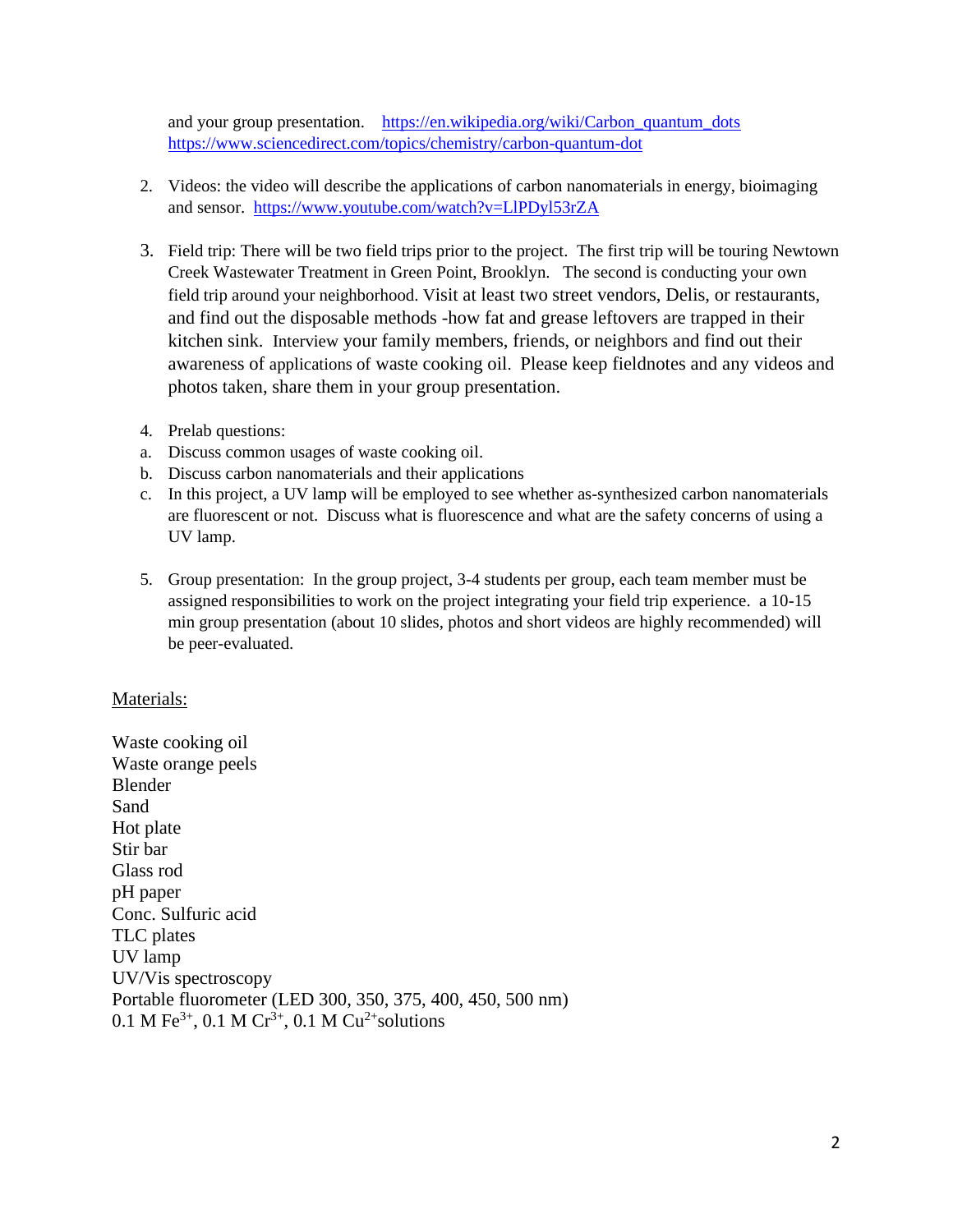### Experimental:

Part A: Synthesis of carbon nanomaterials

- a. C dots from WCO and sulfuric acid: Pour 10 mL of waste cooking oil into a flask, add one scoop of molecular sieves to the flask, and stir for 10 mins to remove water. If necessary, add more molecular sieves, and stir the mixture for another 10 mins. After stirring, filter the oil. Record color change, the volume of filtered oil, and viscosity. Slowly add about 1 mL of concentrated sulfuric acid to the filtered oil, and heat it up in the hood for 10 mins at 100  $^{\circ}$ C while stirring vigorously. Caution: hot oil is dangerous. Please carefully monitor the temperature of the mixture. Record any color change. After 10 mins heating, cool the solution at room temperature, add about 10 mL of distilled water. And add NaOH pellets to neutralize the solution. The amount of NaOH needed will be varied, thus, add small amounts of base, stir it, measure the pH using pH paper. Centrifuge the solution for 10 mins at 4900 rpm to remove heavy particles. Collect the supernatant, irradiate the solution under UV light 365 nm. Caution: don't look at the light directly, protect your eyes and hands. Record the color of fluorescence, be prepared for UV/Vis and Fluorescence spectrophotometers.
- b. C dots from a mixture of WCO and waste orange peel (1:1): the same method will be applied for this part except that a mixture of waste cooking oil and waste orange peel (1:1; dried, and grinded; recommend this process a week prior to the project.) without sulfuric acid. It would be of interest to investigate whether the addition of orange peels could be a suitable replacement for sulfuric acid.

### Part B: Characterization

The as-prepared carbon nanomaterials solutions from Part A will be measured by UV/Vis and Vernier Fluorescence spectrophotometers. Students are required to be familiar with using spectrophotometers, calibration, and sample preparation.

### UV/Vis measurement

1. Measure and record in your data sheet the absorbance of the as-prepared solution over 280 nm to 600 nm range three times, and plot Absorbance vs wavelength using Excel.

### Fluorescence Spectrophotometer

- 1. Measure and record the fluorescence emission and intensity from 300 nm to 700 nm with excitation at 350 nm, 375 nm, 400 nm, 450 nm, 500 nm, and 525 nm, respectively.
- 2. Plot Fluorescence Intensity vs emission wavelength using Excel. And plot emission spectra at different excitation wavelength to observe whether the emission is dependent of excitation.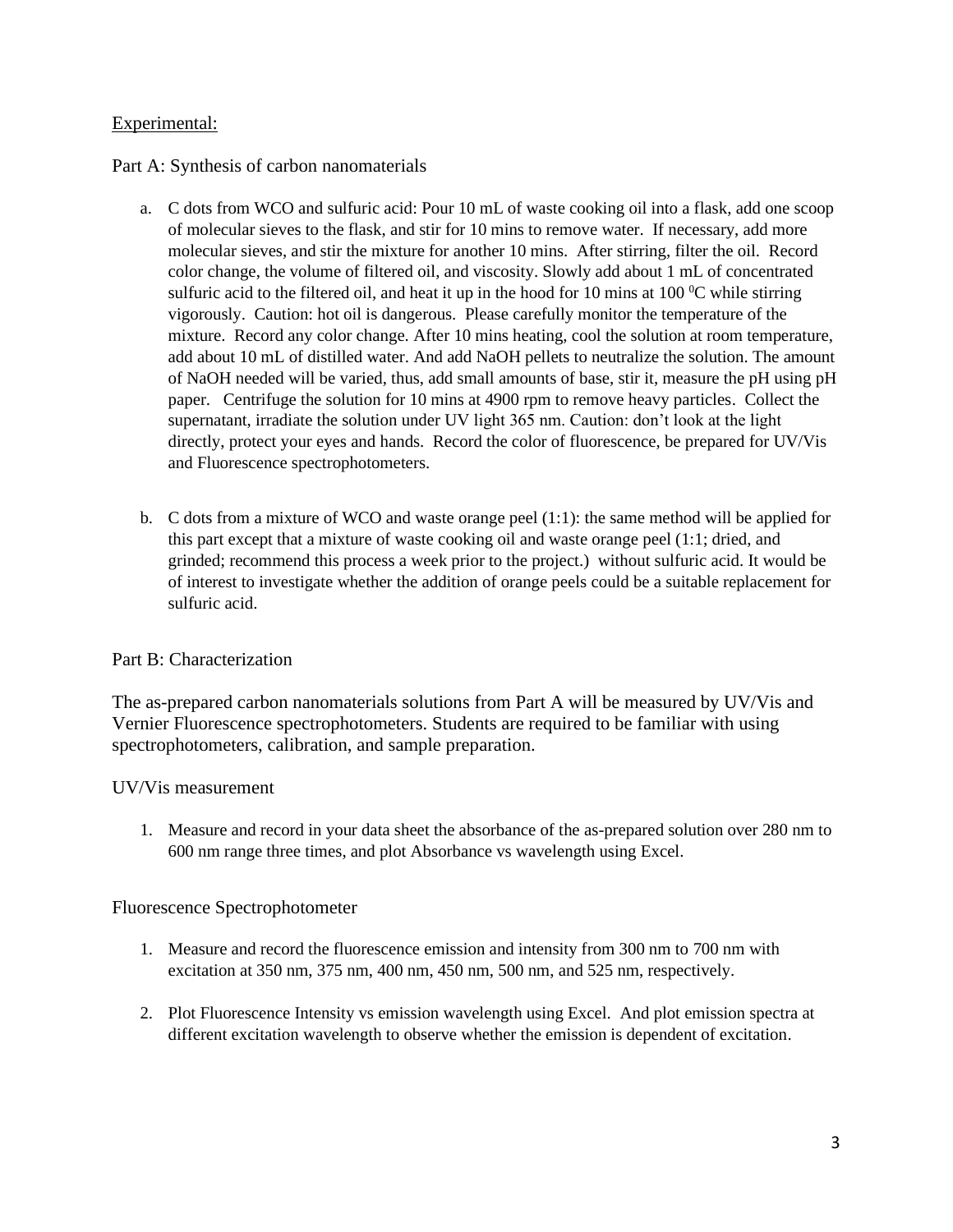#### Transmission Electron Microscopy (TEM) images

As the College lacks advanced instrumentation, TEM images will be collected at other research facilities. However, students in lower-level chemistry courses will prepare TEM samples by dropping 5 microliter on a 300 mesh copper grid. The data, the size and shape of carbon nanomaterials, will be discussed as a group in class.

#### Infrared Spectroscopy (IR)

Likewise, the sample will be measured at other facilities. It is expected to identify functionalities on the carbon nanomaterials.

#### Part C: Application:

#### Sensor for detecting heavy metal ions

In order to further investigate the feasibility as metal sensors, the as prepared carbon nanomaterials will be tested with several cations, including  $Cu^{2+}$ ,  $Fe^{3+}$ , and  $Cr^{3+}$ . Mix 1.0 mL of your solution from Part A with 0.1 mL of each of the 0.1 M cation solution, see it under UV lamp, measure its fluorescence intensity at 350 nm excitation. If the solution were nonfluorescent, the carbon nanomaterials could be employed to sense

#### pH probes

Furthermore, fluorescent carbon nanomaterials would be evaluated as pH sensors. A series of fluorescent carbon nanomaterials prepared in Part A will be treated in different pH values, the spectrofluorimeter will monitor its fluorescence intensity. The as- prepared solution is itself acidic due to the presence sulfuric acid, add pea size of NaOH pellet to raise the pH to 5, and measure its fluorescence intensity at 350 nm excitation, add more NaOH to the solution you just adjusted to reach pH 7, and measure its intensity. Repeat this process as you raise to pH 9, 11, respectively.

#### References:

(1) "World Used Cooking Oil Market." Reuters, April 23, 2018. (2). Leung, D. Y. C.; Wu, X.; Leung, M. K. H. A review on biodiesel production using catalyzed transesterification. Appl. Energy 2010, 87, 1083−1095. (3) Bladt, D.; Murray, S.; Gitch, B.; Trout, H.; Liberko, C. Acid catalyzed preparation of biodiesel from waste vegetable oil: An experiment for the undergraduate organic chemistry laboratory. *J. Chem. Educ.* 2011, 88, 201−203. (4) Hu, Y.; Yang, J.;Tian, J.; Yu, J. Waste frying oil as a precursor for one-step synthesis of ulfur-doped carbon dots with pHsensitive photoluminescence. Carbon 2014, 77, 775-782. (5) Li, L.; Wu, G.; Yang, G.; Peng, J.; Zhao, J.; Zhu, J.-J. Focusing on luminescent graphene quantum dots: Current status and future perspectives. Nanoscale 2013, 5, 4015−4039. (6) Li, H.; Kang, Z.; Liu, Y.; Lee, S.-T. Carbon nanodots: Synthesis, properties and applications. J. Mater. Chem. 2012, 22, 24230−24253. (7) Ding, C. Q.; Zhu, A. W.; Tian, Y. Functional Surface Engineering of C-dots for Fluorescent Biosensing and in vivo Bioimaging. Acc. Chem. Res. 2014, 47, 20−30.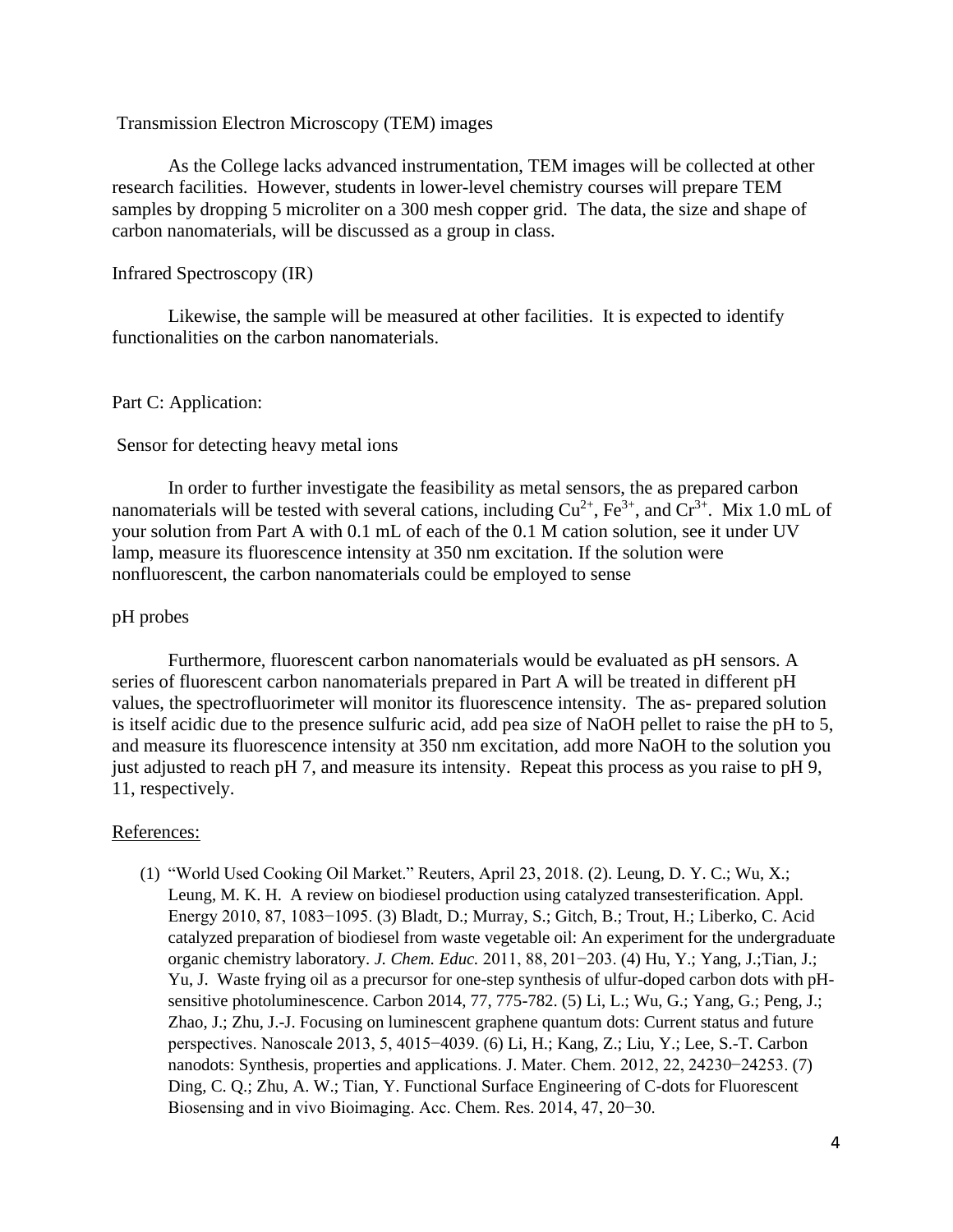# **Data sheet**

**Name: Team members: Date:**

Part A: Synthesis of carbon nanomaterials

1. Waste cooking oil and sulfuric acid:

Mass of waste cooking oil: Volume of sulfuric acid:

Observation:

Color of as-prepared carbon nanomaterials at daylight: Color of as-prepared carbon nanomaterials under 365 nm UV:

2. A mixture of waste cooking oil and waste orange peels

Mass of waste cooking oil: Mass of waste orange peels:

Observation:

Color of as-prepared carbon nanomaterials at daylight: Color of as-prepared carbon nanomaterials under 365 nm UV: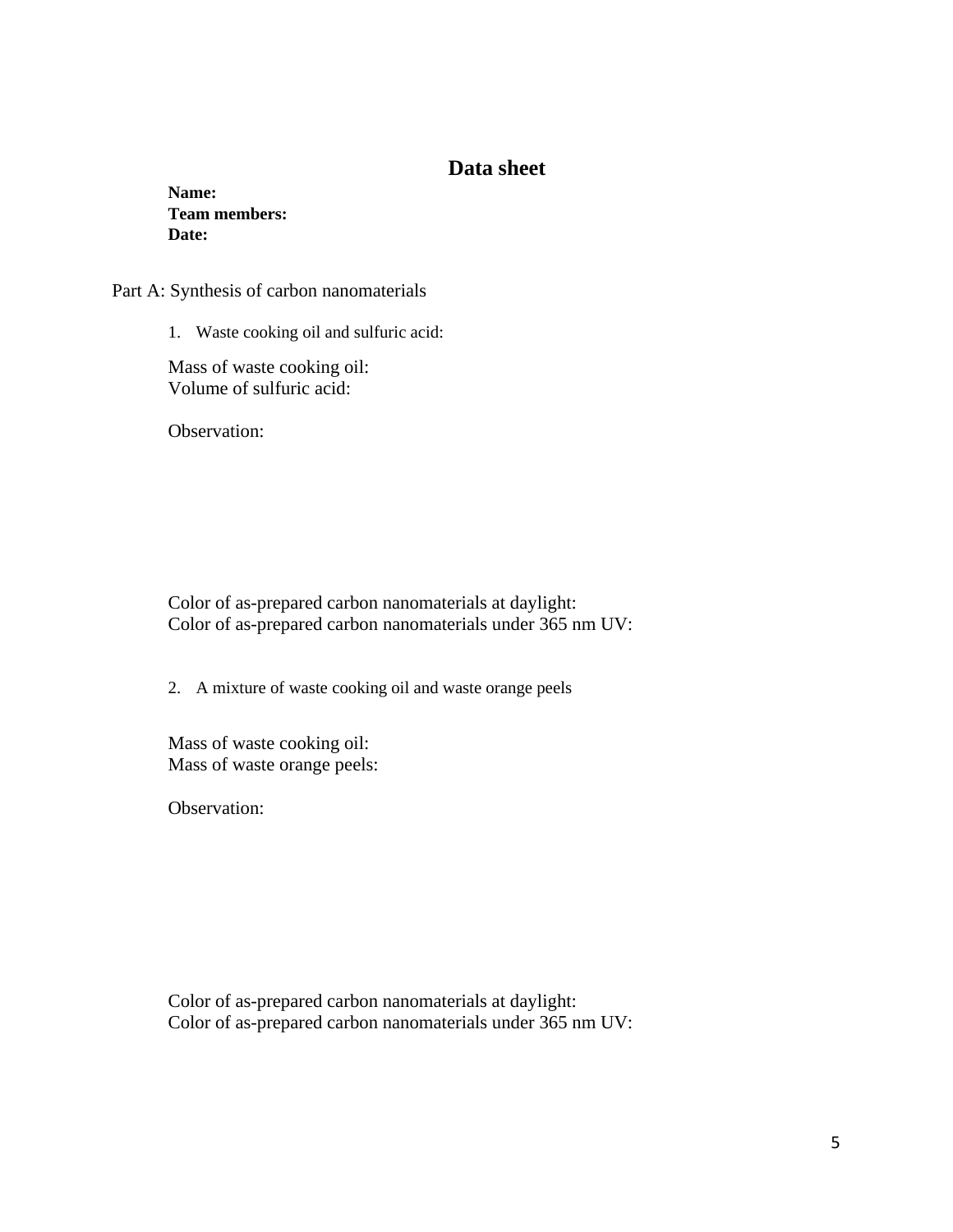Part B: Spectroscopic Characterization

1. UV-vis spectra

Table 1: Absorbance vs wavelength

| Wavelength (nm) | Absorbance of Carbon<br>nanomaterials from waste<br>cooking oil and sulfuric acid | Absorbance of Carbon<br>nanomaterials from a mixture<br>of waste cooking oil and<br>waste orange peels |
|-----------------|-----------------------------------------------------------------------------------|--------------------------------------------------------------------------------------------------------|
| 280             |                                                                                   |                                                                                                        |
| 300             |                                                                                   |                                                                                                        |
| 320             |                                                                                   |                                                                                                        |
| 340             |                                                                                   |                                                                                                        |
| 360             |                                                                                   |                                                                                                        |
| 380             |                                                                                   |                                                                                                        |
| 400             |                                                                                   |                                                                                                        |
| 440             |                                                                                   |                                                                                                        |
| 480             |                                                                                   |                                                                                                        |
| 520             |                                                                                   |                                                                                                        |
| 560             |                                                                                   |                                                                                                        |
| 600             |                                                                                   |                                                                                                        |
| 650             |                                                                                   |                                                                                                        |
| 700             |                                                                                   |                                                                                                        |

Plot Absorbance vs wavelength using Excel and attach it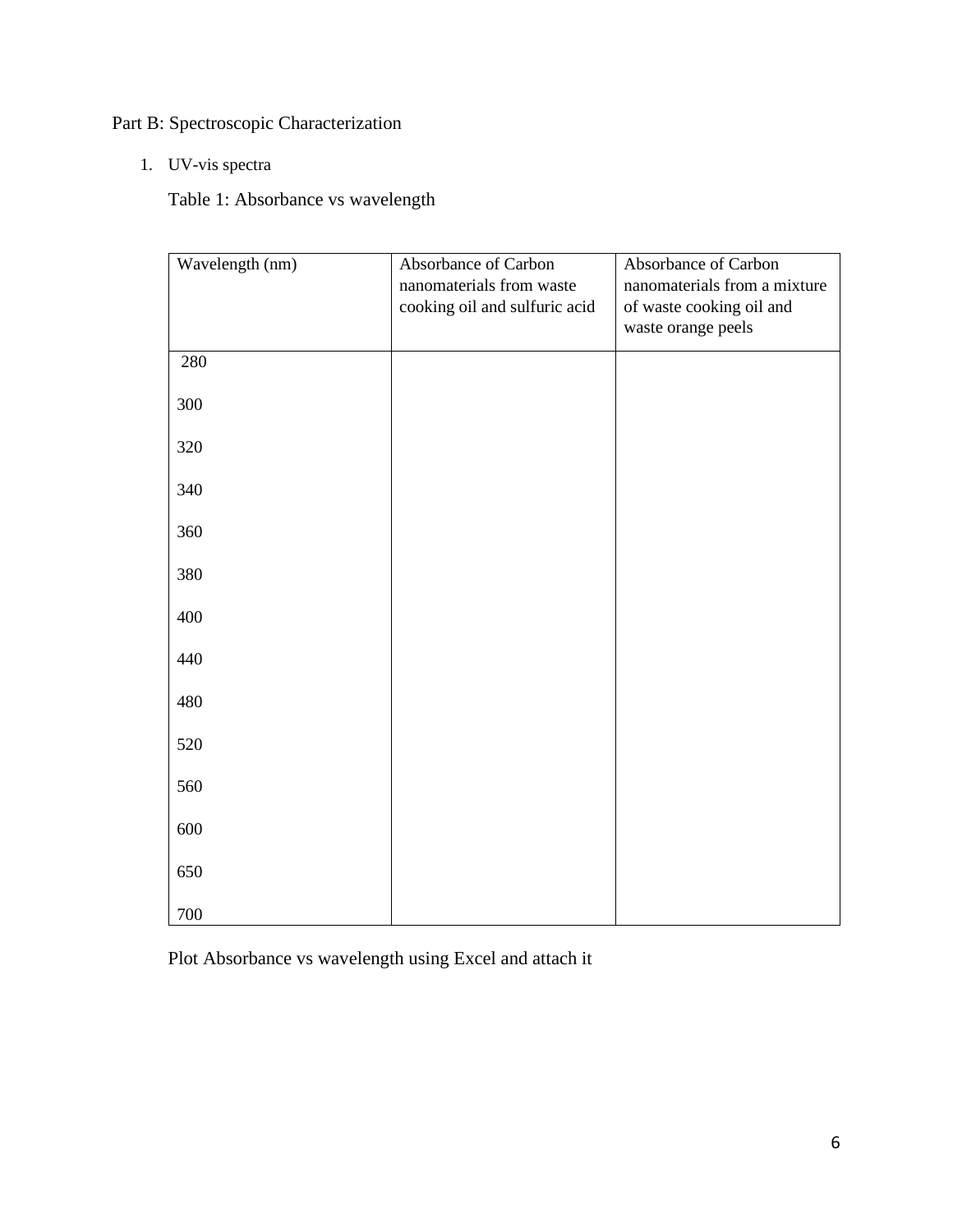#### 2. Fluorescence spectra

| Excitation (nm) | Max. Emission<br>(nm) | Fluorescence intensity<br>of carbon<br>nanomaterials from<br>waste cooking oil and<br>sulfuric acid | Fluorescence intensity<br>of carbon<br>nanomaterials from a<br>mixture of waste<br>cooking oil and waste<br>orange peels |
|-----------------|-----------------------|-----------------------------------------------------------------------------------------------------|--------------------------------------------------------------------------------------------------------------------------|
| 300             |                       |                                                                                                     |                                                                                                                          |
| 350             |                       |                                                                                                     |                                                                                                                          |
| 400             |                       |                                                                                                     |                                                                                                                          |
| 450             |                       |                                                                                                     |                                                                                                                          |
| 500<br>525      |                       |                                                                                                     |                                                                                                                          |

Plot Fluorescence Intensity vs emission wavelength using Excel. And plot emission spectra at different excitation at 350 nm, 375 nm, 400 nm, 450 nm, 500 nm, and 525 nm, respectively. Attach your graph.

### 3. TEM images

|                | Carbon nanomaterials from<br>waste cooking oil and sulfuric<br>acid | Carbon nanomaterials from a<br>mixture of waste cooking oil<br>and waste orange peels |
|----------------|---------------------------------------------------------------------|---------------------------------------------------------------------------------------|
| Avg. size (nm) |                                                                     |                                                                                       |

#### 4. IR

|                            | Carbon nanomaterials from<br>waste cooking oil and sulfuric<br>acid | Carbon nanomaterials from a<br>mixture of waste cooking oil<br>and waste orange peels |
|----------------------------|---------------------------------------------------------------------|---------------------------------------------------------------------------------------|
| Functional groups observed |                                                                     |                                                                                       |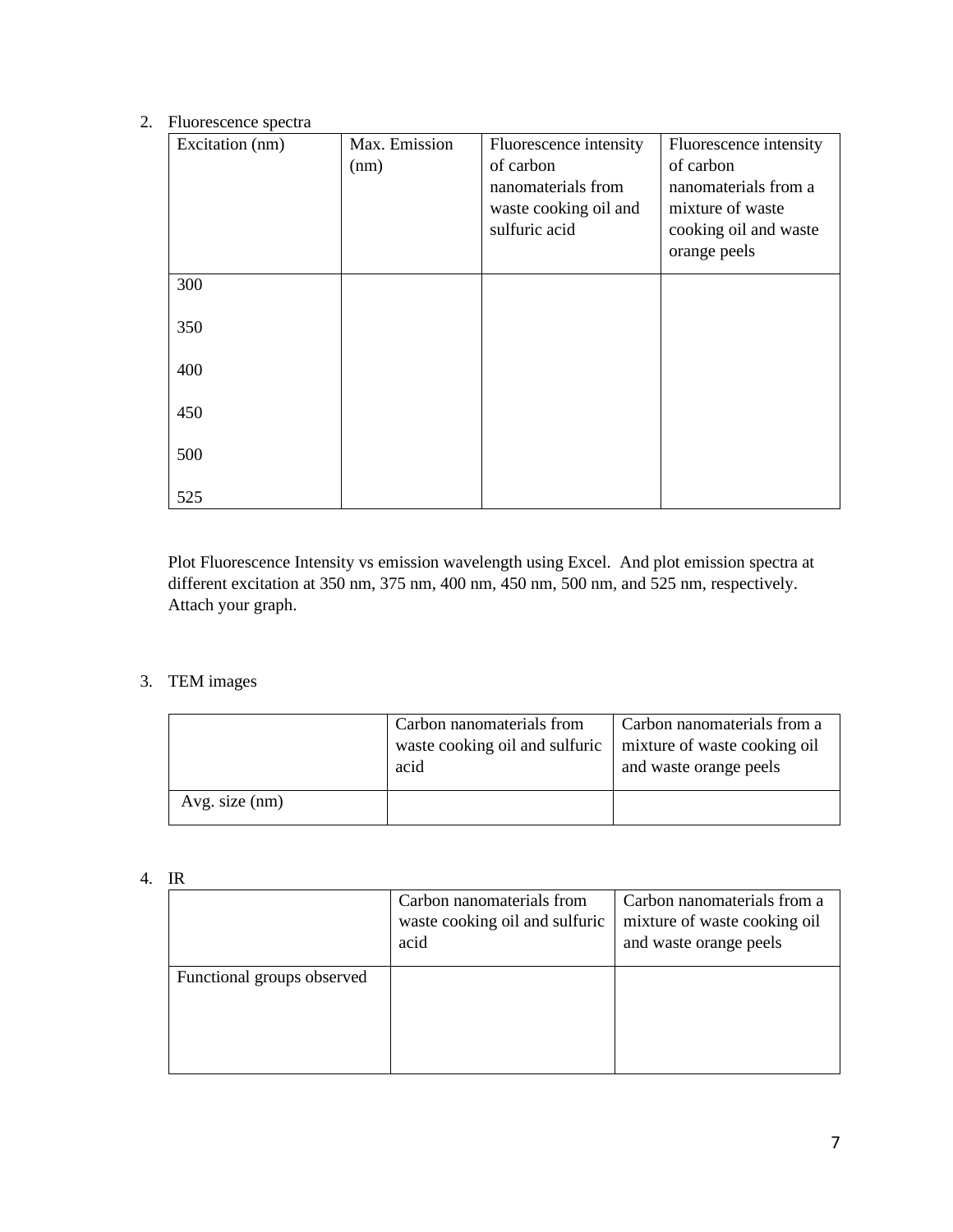# Part C: Application

| Metal sensors                 |                                  |             |
|-------------------------------|----------------------------------|-------------|
| fluorescence intensity to ion | Carbon source<br>$WCO + H_2SO_4$ | $WCO + WOP$ |
| $Cu2+$                        |                                  |             |
| $\rm Fe^{3+}$                 |                                  |             |
| $Cr^{3+}$                     |                                  |             |
|                               |                                  |             |
| pH sensors:                   |                                  |             |
|                               |                                  |             |
|                               | Carbon source                    |             |
| fluorescence intensity to pH  | $WCO + H_2SO_4$                  | $WCO + WOP$ |
| pH <sub>3</sub>               |                                  |             |
| pH 5                          |                                  |             |
| pH 7                          |                                  |             |
| pH9                           |                                  |             |

# Post lab questions:

1. In part A, you have synthesized carbon nanomaterials from the two different carbon sources. Discuss which carbon sources provide better results in terms of fluorescence intensity and its application.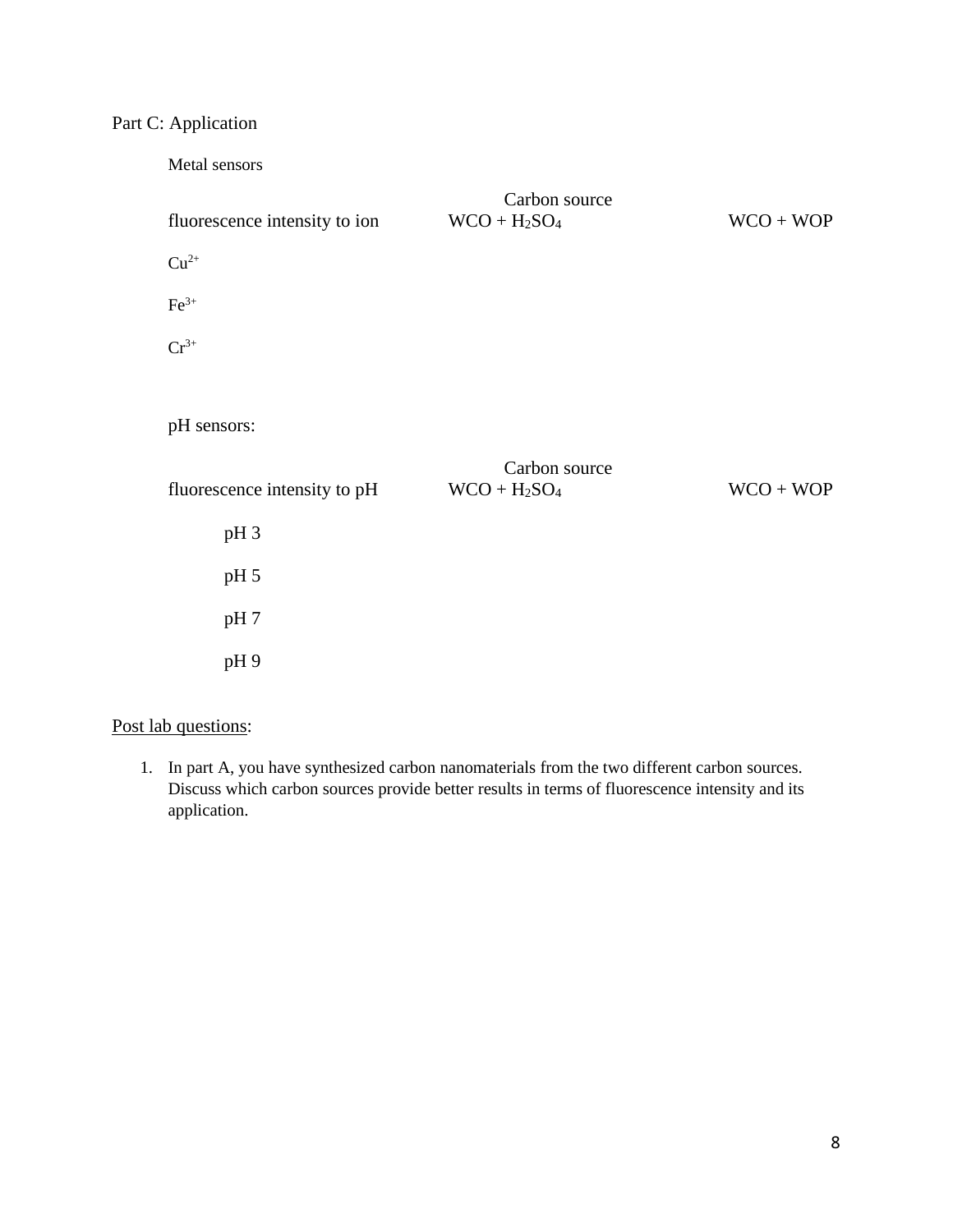2. In part B, UV-vis spectra are collected, find the maximum absorbance wavelength, and discuss what kinds of functional groups can be found on carbon nanomaterials. Further elaborate your findings with IR spectra.

3. It is reported that some carbon nanomaterials show excitation-dependent fluorescence behavior. Do your as-prepared samples show excitation-dependent emission? If so, what cause this particular behavior?

4. Molecular sieves are used in part A. Describe any changes happened after adding molecular sieves to the waste cooking oil. What other alternatives could be employed? And what would happen if you forgot to add them?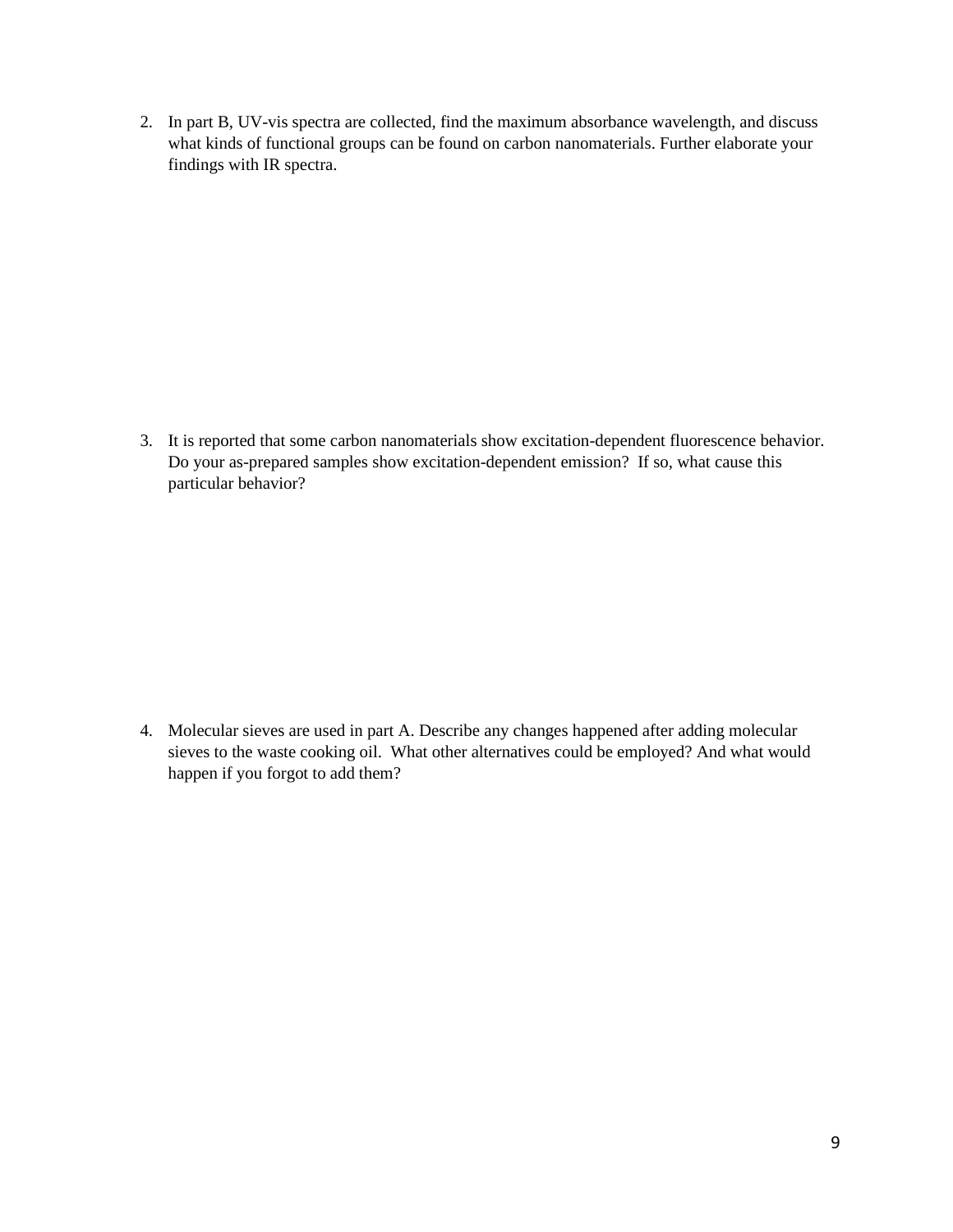## **Student survey and reflections**:

Please share your experience and feedback by answering the following questions. We need your honest feedback to modify the project, if necessary, and to promote student success. (note: this part should be done separately and anonymously.)

a. Did the project help develop positive attitudes toward the learning of chemistry?

b. Did the project help develop a confidence in learning and using chemistry?

c. Did the project satisfy your expectation of learning chemistry?

d. Did the project promote your interest in learning and doing chemistry?

- e. Did you learn new ways of presenting your findings, communication skills?
- f. What did you find most valuable about doing the project?